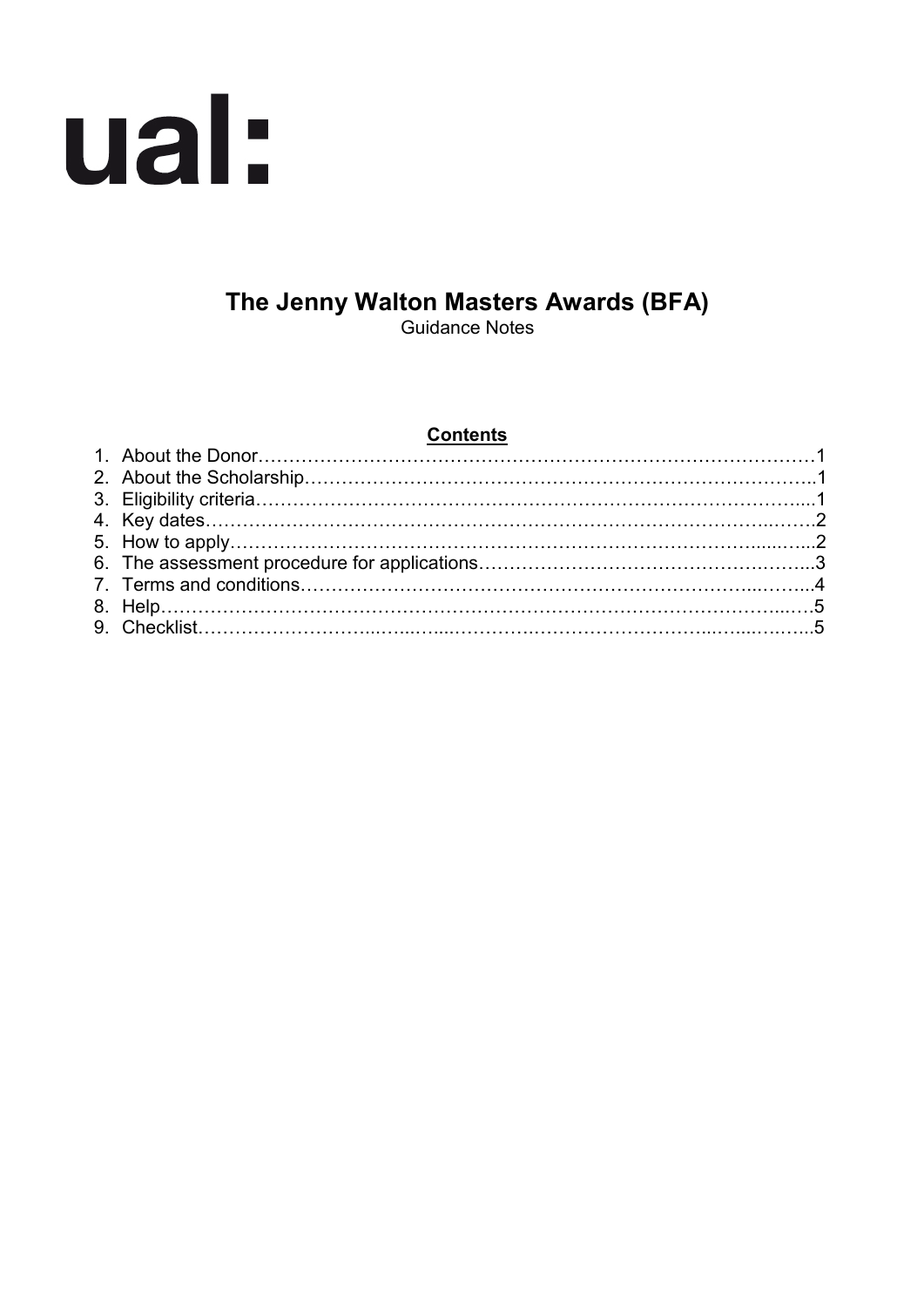#### **About the Donor**

The Jenny Walton Masters Awards were established in Jenny's memory by her family in 2020. The aim of the Award is to enable students from non-G20 member countries in financial hardship to focus upon their studies and embrace the wider creative opportunities available to them as Central Saint Martin students.

The Award of £12,250 is available to one International student ordinarily resident in a non-G20 member country and starting the second-year of the BA Fine Art course at Central Saint Martins, University of the Arts London in September 2022.

#### **About the Scholarship**

- **£12,250**
- For living expenses and course costs
- For 1 **International student** from a non-G20 member country
- Currently enrolled on the **1st year** of the **BA Fine Art** course at **CSM**
- Progressing to the **2nd year** of the **BA Fine Art** course at **CSM** in **September 2022**

The award will be assessed on the basis of firstly, applicants ordinarily resident in a non-G20 member country, secondly, financial need, and thirdly, the applicant's potential as a leader in their field.

The award will provide a contribution of £5,000 to the recipient in Year 2 of the course and £7,250 in Year 3 of the course towards living expenses and course costs. There will be no payment in the placement year.

Applications are particularly welcome from students who are in financial hardship and will benefit from undergraduate studies to realise their full potential.

#### **Eligibility criteria**

To be eligible for the Jenny Walton Masters Awards students must be:

• Considered an International Student for tuition fee purposes

#### **AND**

• Ordinarily resident in a non-G20 country

**N.B.** For clarity G20 countries are one of the following: Argentina, Australia, Brazil, Canada, China, France, Germany, India, Indonesia, Italy, Japan, Mexico, Russia, Saudi Arabia, South Africa, South Korea, Turkey, European Union, United Kingdom and the United States

**AND**

• Enrolled on the first year of the **BA Fine Art** course at **Central Saint Martins**, UAL starting in September 2021, progressing to the second year of the course in September 2022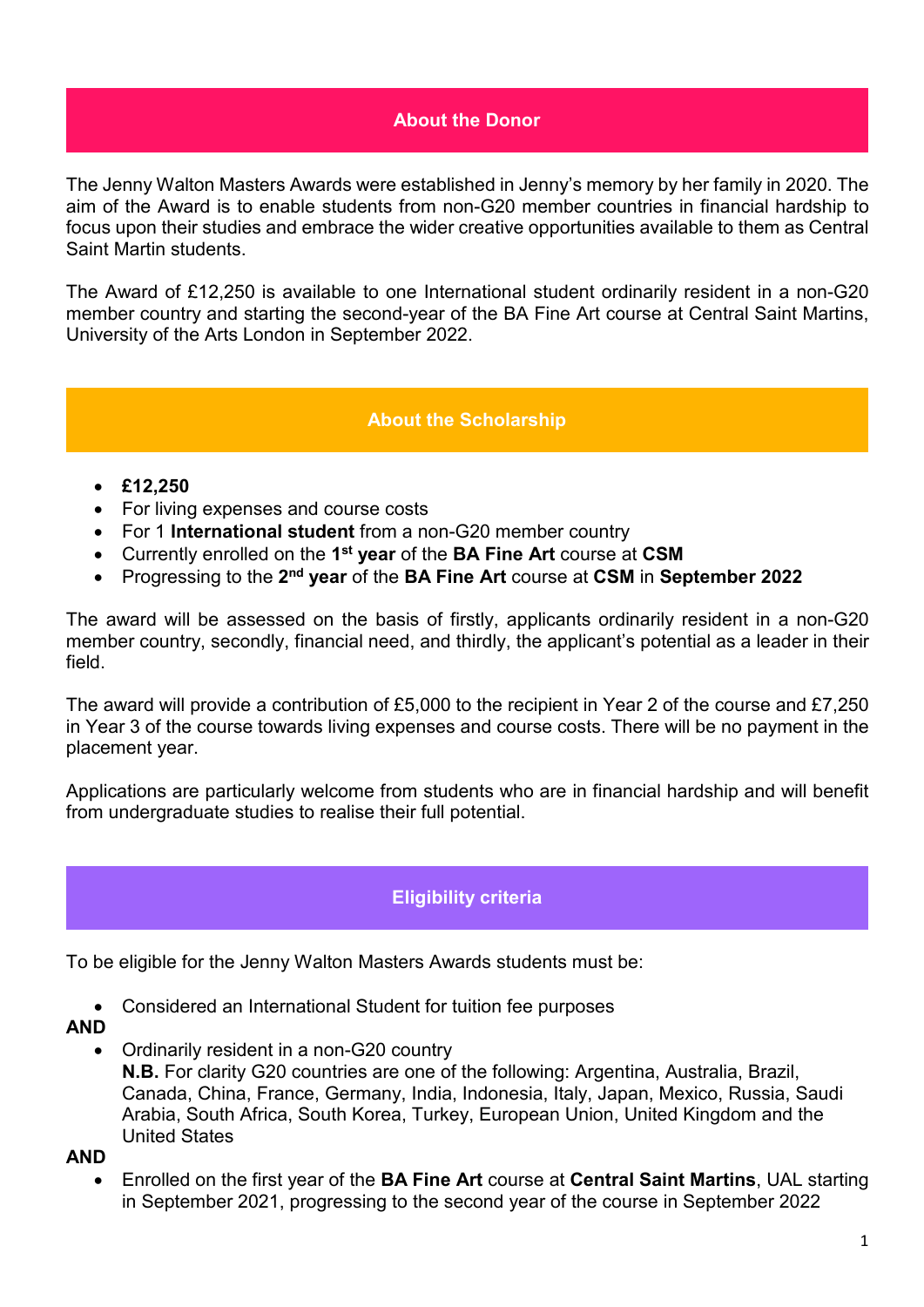**Key Dates**

Closing date:

All applications must be received by **Monday 30 May 2022**.

**N.B**. We cannot accept applications that are incomplete or arrive late

Panel interview:

The panel will be scheduled for **late June/July 2022**. The date will be communicated to shortlisted students.

### **How to apply**

Applications for this scholarship must be made by filling in an online application form via the funding tab in the [UAL Student Portal](https://sits.arts.ac.uk/urd/sits.urd/run/SIW_LGN)

In addition to the online application form, you will need to upload the following supplementary materials:

- 1. An electronic portfolio uploaded on the Student Portal containing **one PDF document [20MB maximum]** which should be an example of what you consider to be your best work for the Selection Panel to review. It must include:
	- $\circ$  a title page with your name and course title
	- o an introductory page of no more than 500 words explaining your work, methodology and inspiration
	- o up to 15 pages of images with **each image** numbered and clearly labelled showing the date of production and, if relevant, title, size and materials used in the original piece
- 2. A copy of your most up to date Curriculum Vitae (CV) or Résumé (uploaded to the student portal)
- 3. Evidence of your household income (uploaded to the student portal)

Examples:

- i. Student's bank statements for the last 3 months *and*
- ii. Parent's or Partner's most recent pay slips for the last 3 months *or*
- iii. Parent's or Partner's annual tax statements *and*
- iv. External scholarships *and*
- v. Investments, bonds and savings for parents/partner and student

**N.B.** If you are a **dependant** then your household income includes the income of your parent(s) / guardian(s). If you are an **independent student**, your household income includes the income of your partner**.** Translated and original copies should be provided if the original copy is not in English language

4. Evidence of medical condition (if applicable)

Examples: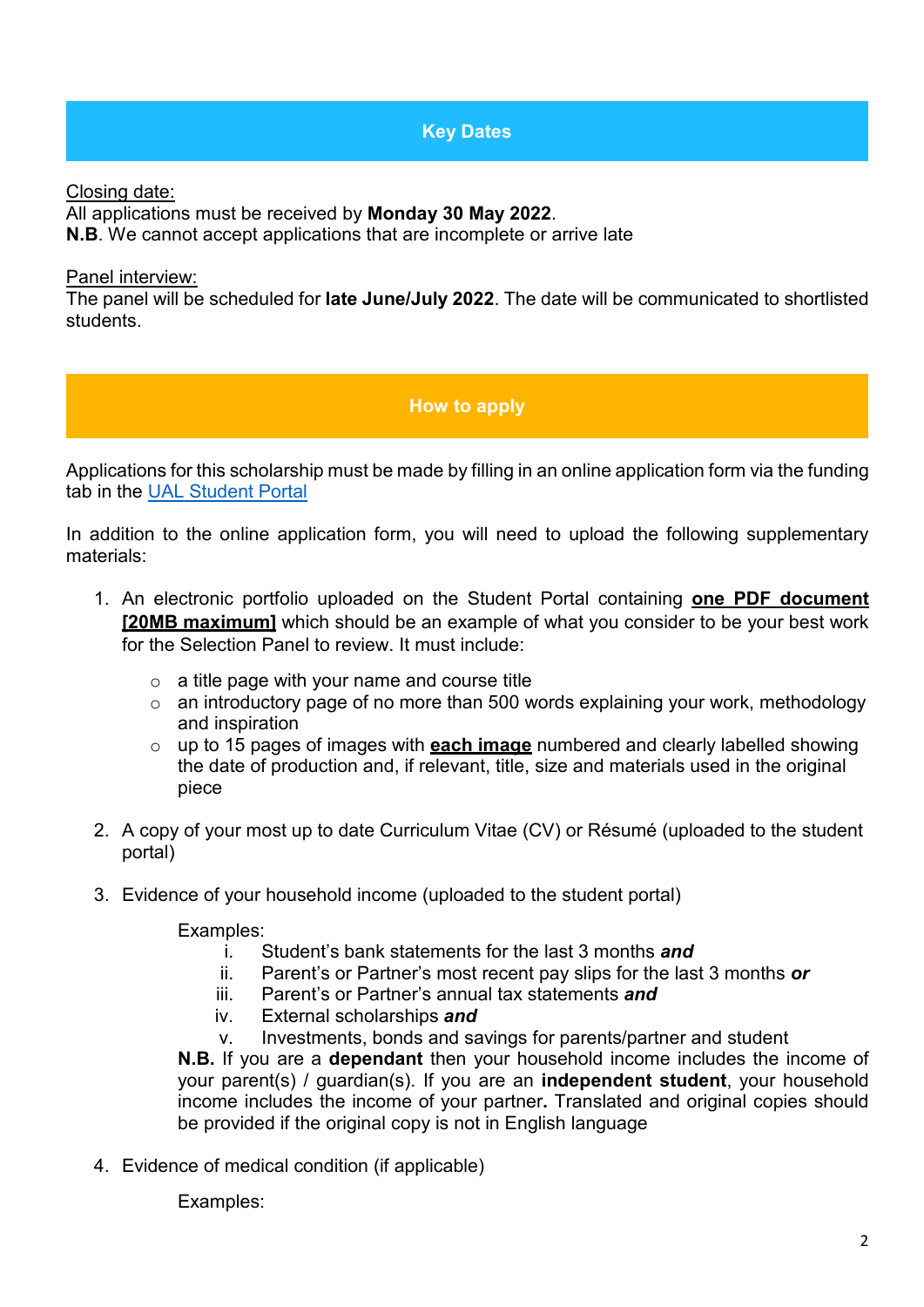i. Doctors' / Hospital letters

**N.B.** These should be from a qualified medical practitioner, signed, dated, and from within the past 3 months. Translated and original copies should be provided if the original copy is not in English language

5. Evidence of financial hardship**\*** (if applicable)

Examples:

- i. Credit card statements
- ii. Overdrafts
- iii. Expenditure
- iv. Overdue rent letters
- v. Bailiffs / debt collection letters

**N.B.** Translated and original copies should be provided if the original copy is not in English language

6. Evidence of residency covering a 3-year period (uploaded to the student portal)

Examples:

- i. Driver's license
- ii. Letter or certificate from your school, college, university or other accredited educational or training organisation showing the dates you enrolled, attended and completed your course
- iii. Annual tax statements covering a period of 3 years
- iv. Official letter on letter-headed paper

**N.B.** You can combine different documents to ensure you cover a 3-year period by providing one document for each year of residency. Translated and original copies should be provided if the original copy is not in English language

### **NB: If you have any technical issues when uploading your supporting documents to the student portal, please upload your documents via our [online enquiry form](https://forms.arts.ac.uk/funding-student-enquiry-form/)**

\*Financial hardship refers to unexpected events or unforeseen changes that have negative impacts on cash flow or finances. For example: changes in income or expenditure, changes in employment status (such as losing a job or having hours reduced). This does not include last month's rent or bills.

## **The assessment procedure for applications**

Step 1:

After you submit your application, it will initially be assessed by the Student Funding Service at University of the Arts London, where it will be ranked according to financial need. This process will be based on the financial information you supplied in your application.

**N.B.** further evidence may be requested at a later date in order to complete the assessment.

Step 2:

Candidates who meet the financial ranking thresholds will be forwarded to an assessment panel for shortlisting. The assessment panel will consider the applicants based on academic merit and creative excellence.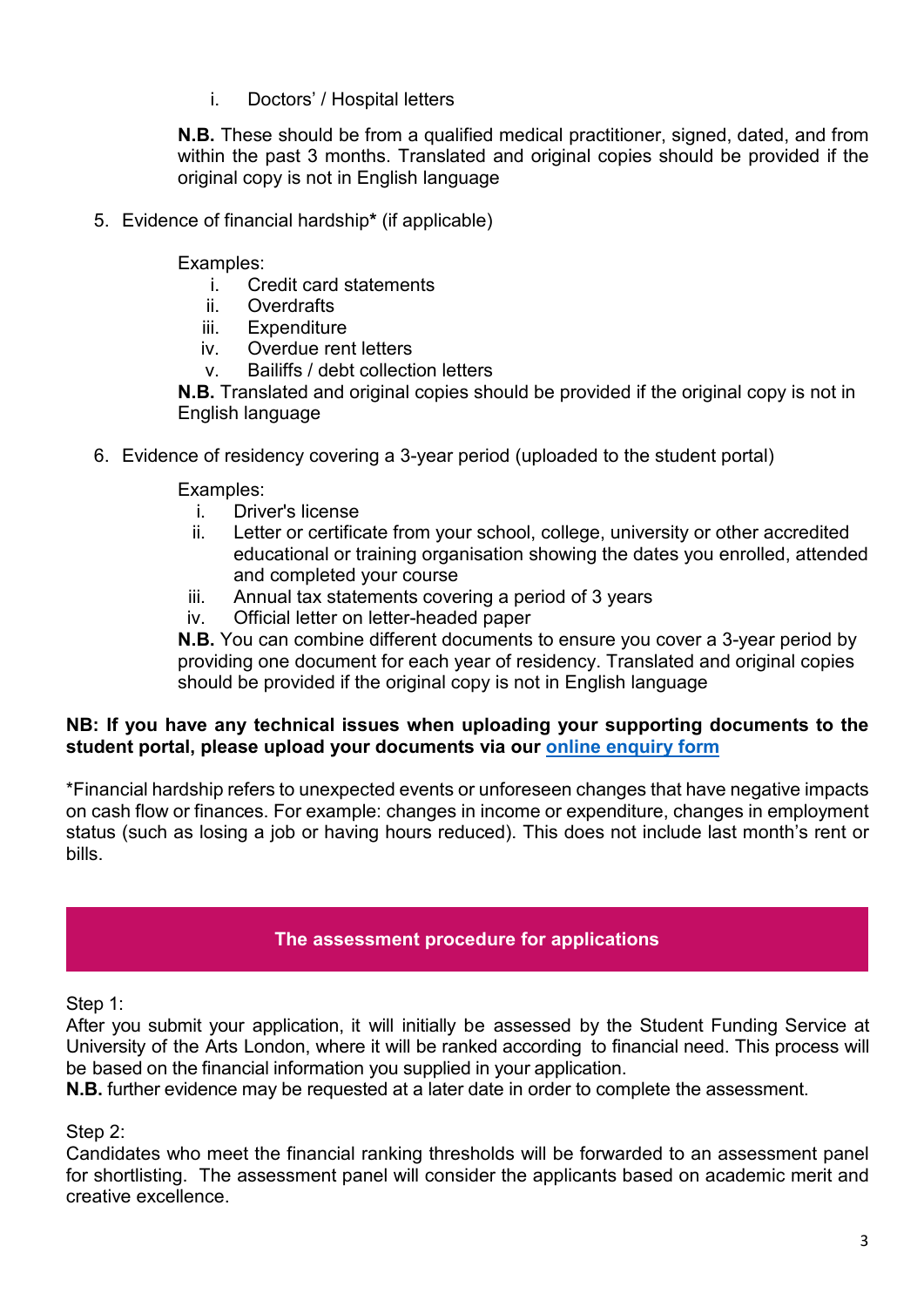### Step 3:

Shortlisted applicants will be invited for an interview at London College of Communication. If you are invited, you will be required to bring your portfolio and examples of your work with you to the interview.

**N.B.** Interviews may be via video conference due to government regulations on social distancing

Step 4:

The panel will make their final selections by marking the quality of application and the readiness of the applicant to achieve highly in the discipline, and the applicant's ability to articulate how The award will contribute to their studies.

### **Terms and conditions of The Jenny Walton Masters Awards**

The following terms and conditions apply to acceptance on to The Jenny Walton Masters Awards:

- The award will provide a contribution of £5,000 to the recipient in Year 2 of the course and £7,250 in Year 3 of the course towards living expenses and course costs. There will be no payment in the placement year.
- Living expense and course costs payments will be paid in termly instalments to the award recipient annually
- Applicants must enrol on the course in the same academic year for which they have applied for funding. Failure to do so will result in either:
	- o The application being rejected
	- **OR** 
		- o The award being withdrawn
- For continuing students of EU Overseas fee status, although the tuition fee is the equivalent to that of a Home fee status student, this does not qualify EU Overseas students for awards for Home fee students. Home fees students meet the UK residency criteria and EU Overseas students do not meet the residency requirement but the University is committed to EU Overseas students paying Home fees until the end of their course post-Brexit.
- When assessing financial hardship, the University considers any household income of £80,000 per annum or below as the criteria for financial hardship.
- UAL will share personal data from completed scholarship application forms and portfolios of award applicants with the award donor. Information on academic progress and final results of scholars may be shared with the award donor. **N.B.** It cannot be guaranteed that applicants or scholars data will be as protected as it would be within the European Economic Area if the trustees of the donor are based outside of the European Economic Area.
- Applicants may withdraw consent to share information with UAL and external partnership sponsors at any time by contacting the Student Funding Service via ou[r online enquiry form.](https://forms.arts.ac.uk/funding-student-enquiry-form/)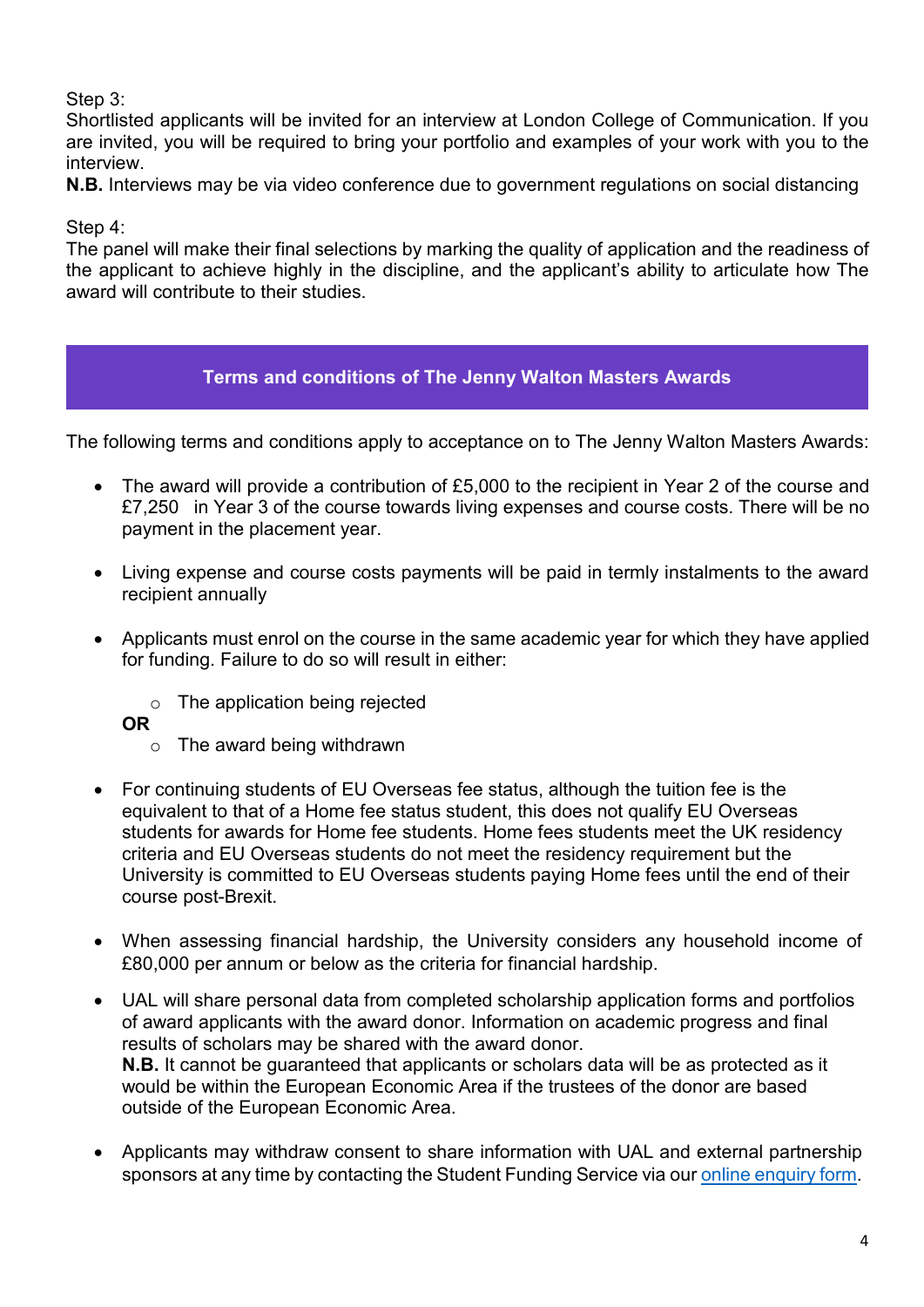This may result in the application and/or award being withdrawn if UAL is longer able to determine eligibility for support.

- Award recipients cannot be in receipt of more than one UAL affiliated or administered award. Applicants can apply for more than one award, but if offered more than one UAL affiliated or administered award, the recipient will need to choose which to receive. However, in exceptional circumstances, on a case by case basis, we may consider two awards if the combined awards are less than £5000 in total.
- Applicants can be in receipt of a UAL award and a non-UAL award (subject to the terms and conditions of the non-UAL award).
- Award recipients are expected to attend all timetabled classes and tutorials. The only exception to this is periods of absence due to illness and extenuating circumstances. Attendance will be monitored and any student with a poor attendance record may risk their award being terminated.
- Award recipients are expected to attend a small number of College and University events to promote scholarship support to potential donors and to meet with scholarship supporters at these events (both during and after completing their course).
- The award will be terminated if registration/enrolment lapses on any grounds other than a temporary suspension of study due to extenuating circumstances

**N.B.** Any absence due to extenuating circumstances must follow university [procedures](https://www.arts.ac.uk/study-at-ual/academic-regulations/course-regulations/extenuating-circumstances-and-time-out)

- No applicant for the award should make any decisions regarding their enrolment, financial arrangements, accommodation or other matters that rely on the outcome of their application being successful.
- All applicants will be informed of the final decision via email.

#### **More Information**

Please contact the Student Funding Service via our [online enquiry form](https://forms.arts.ac.uk/funding-student-enquiry-form/) for assistance or with any queries relating to the application process and this scholarship, or visit our [Scholarships Search](http://www.arts.ac.uk/study-at-ual/student-fees--funding/scholarships-search/) page.

If you are unable to upload your supporting documents on the student portal, please contact the Student Funding Service via our [online enquiry form](https://forms.arts.ac.uk/funding-student-enquiry-form/)

#### **Checklist**

Use this list to help ensure you have completed every part of the application before submitting.

| Have you: | <b>Yes</b> | <b>Not</b><br>applicable |
|-----------|------------|--------------------------|
|-----------|------------|--------------------------|